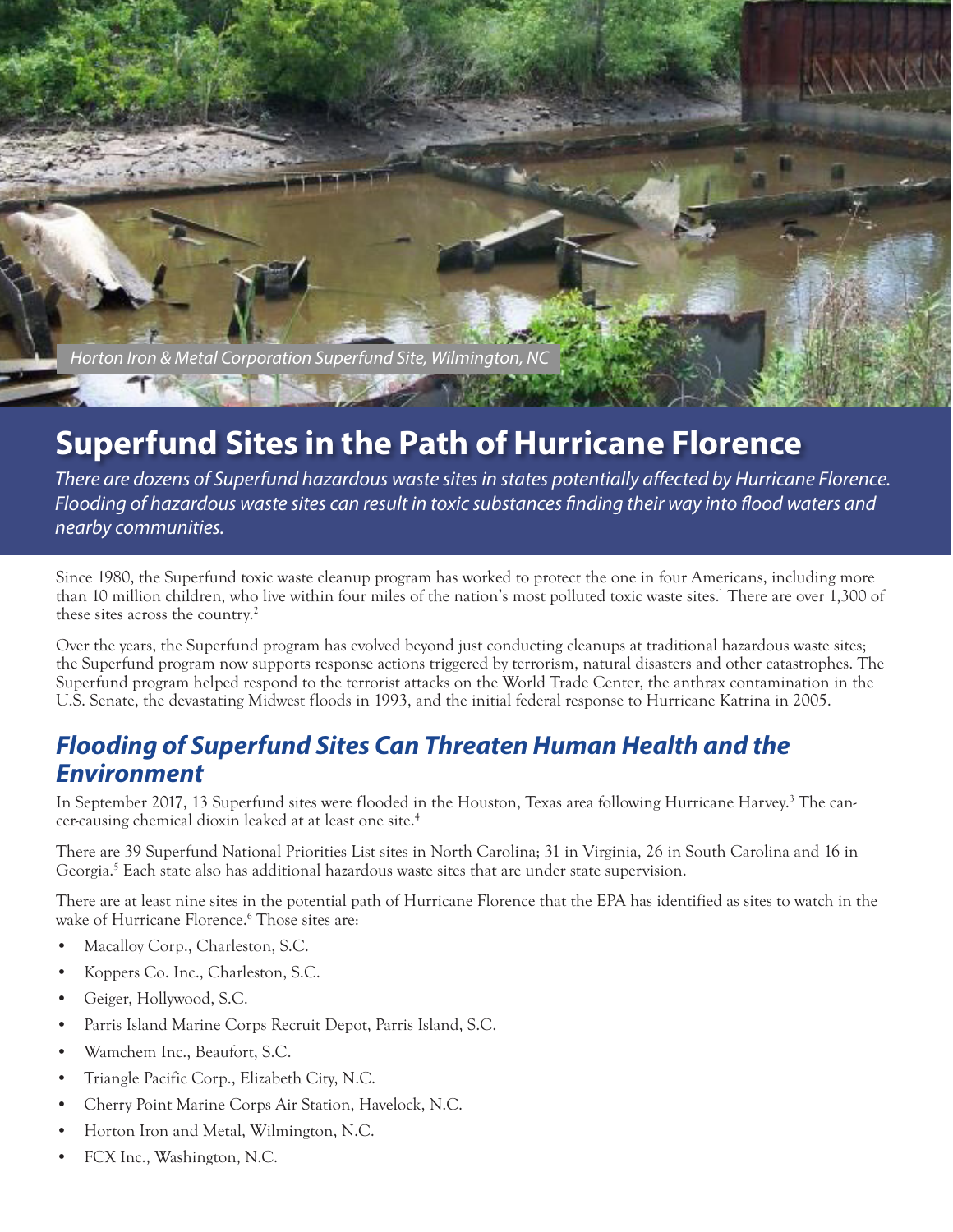

*Superfund National Priorities List sites in states potentially affected by Hurricane Florence. Source: Environmental Protection Agency data obtained from National Oceanic and Atmospheric Administration at https://catalog.data.gov/dataset/superfund-sites.*

## *Responding to Threats from Toxic Waste Sites*

The EPA is currently monitoring these sites and has announced that it will evaluate the sites after Hurricane Florence and determine if any immediate actions are needed to ensure contamination does not endanger human health or the environment.

People living near the nine sites above should be cautious during the aftermath of the storm. If a person does have to wade into any floodwaters and experiences any negative health effects following the storm, the person should seek professional medical attention immediately. Anyone cleaning out homes or yards after the storm should wear gloves and masks.<sup>7</sup> If government regulators announce that there are toxic spills near your home, follow official instructions before returning to the area or before beginning cleanup.

Finally, the "polluter pays" policy should be restored for Superfund sites. The polluter pays principle makes companies responsible for producing pollution, responsible for paying for the damage done to the site. Congress allowed this tax to expire in 1995. By 2003, Superfund's coffers were empty. As a result, orphaned site cleanups are now financed through taxpayer dollars. The loss of industry tax revenues led to a decline in performance. In 1999, for example, the EPA cleaned up 89 orphaned sites. By 2009, the number dropped to 19 per year.<sup>8</sup>

The EPA's ability to remediate these sites is significantly hampered by lack of funding.<sup>9</sup> The long-term solution to protecting people from Superfund sites during storms is to clean up these toxic sites, and the EPA needs the funding to complete these cleanups.

*Released September 2018. For more information visit: environmentamerica.org, uspirg.org, frontiergroup.org*

*Front page photo credit: North Carolina Department of Health and Human Services*